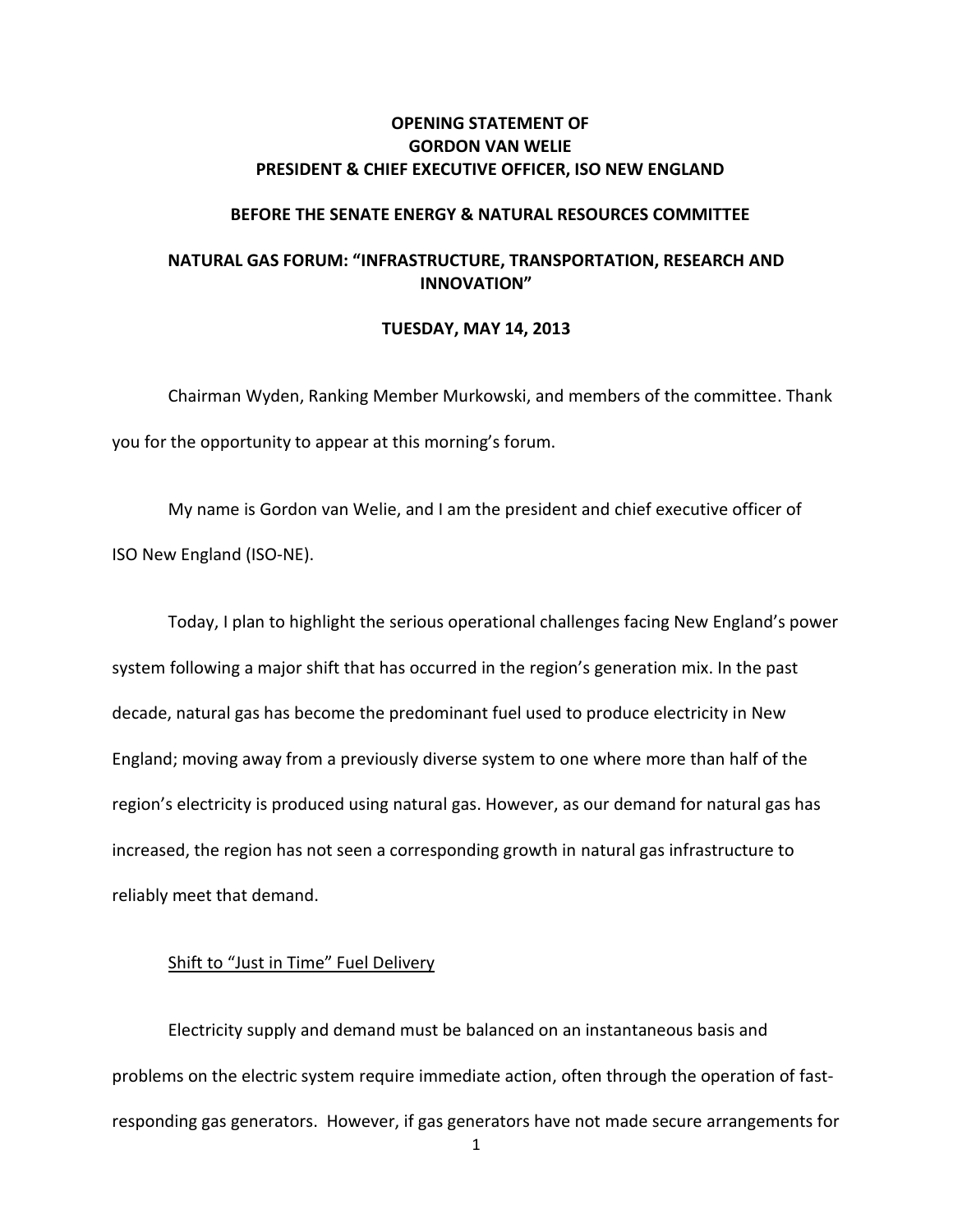their fuel prior to the electric operating day, gas pipelines may not be able to respond to the real-time, instantaneous demands of the electric system. New England experienced significant reliability concerns on several occasions during this past winter (2012-2013), where generators could not access gas on short-notice during inclement weather periods. Our experience this winter only underscores our ongoing belief that the status quo is not sustainable.

For power-grid reliability to be maintained, we must increase levels of fuel availability within the region, either through more secure gas pipeline arrangements, gas storage or additional dual fuel capability. We believe that these desired fuel arrangements by generators, incentivized through changes to the wholesale electricity market design, will lead to the improved utilization of existing fuel infrastructure and investment in additional fuel infrastructure.

### New England has Inadequate Natural Gas Infrastructure for Electric Demand

New England cannot access the full benefit of domestic shale-gas deposits because of pipeline constraints leading into New England from the west and south. This winter, New England did not experience record or sustained cold temperatures, or unusually high demand for electricity; however, wholesale electricity prices rose significantly during this period. Natural gas prices in late January spiked to over \$30/MMBtu, even though natural gas prices were in the \$3 - \$4/MMBtu range across the rest of the country. Until additional pipeline capacity is built in the region, New England will likely experience similar price spikes when the current pipelines are fully utilized.

2